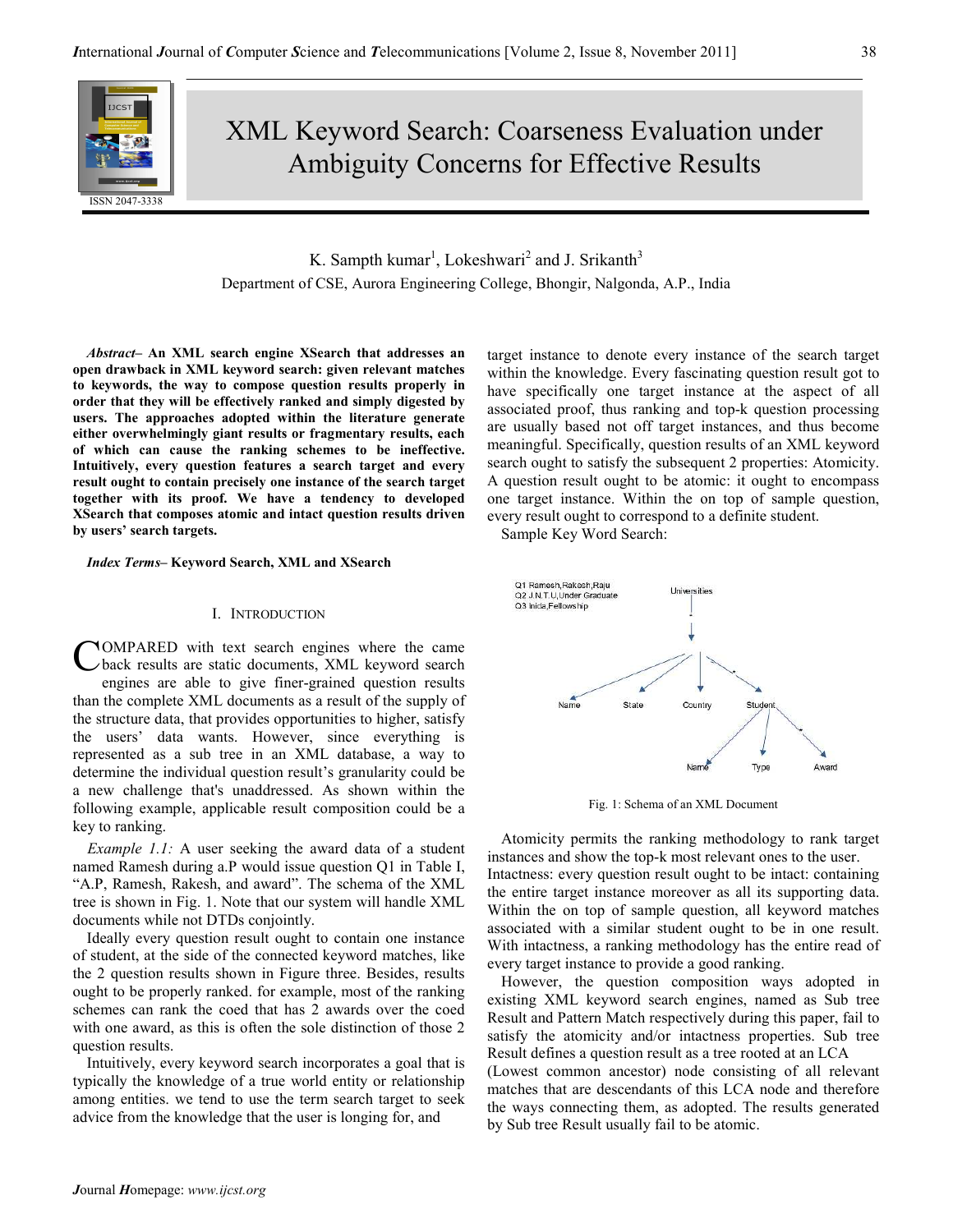

Fig. 2: Desired Query Results of Q1

Example 1.2: For Q1, a result made by Sub tree Result typically contains several target instances: the tree rooted at a university node that contains the match to A.P and every one the matches to Ramesh, Raeksh and award, like those shown in Fig. 2. As we are able to see, Sub tree Result violates atomicity. With several target instances (students) in a very single result, ranking isn't performed on course instances, and might be totally unreasonable. Suppose result one has additional matches to question keywords than result a pair of, then result one is probably going to be ranked higher by most existing ranking schemes. However, in result one there's no student named Ramesh, Rakesh and none of the scholar associated with Raemsh or Rakesh has any award. In result a pair of, the scholar that matches Ramesh is mixed with alternative students that solely match one keyword.

On the opposite hand, Pattern Match defines question |a question |a question} result as a tree rooted at an LCA node consisting of specifically one match to every query keyword that is meaningfully connected with one another and also the methods connecting them, used. The results generated by Pattern Match Result typically fail to be intact.

Example 1.3: the highest three results of Q1 generated by Pattern Match are shown in Fig. 2. Though every result's atomic, it's not intact: constant target instance (student) named as Ramesh with 2 awards is presented as 2 results, one for every match of award. This causes many issues. First, the highest k results typically contain data regarding but k target instance, since multiple results will describe constant target instance. This not solely wastes the user's time however makes it troublesome for a user to seek out the highest k ranked target instances. Second, from such results the user loses data, e.g., the scholar who has DHS student award and J.N.T.U award is truly constant person. Furthermore, separating the supporting data (award) of constant target instance (student) into multiple results can divide the ranking signals among these results. As an example, a student named Ramesh with 2 awards ought to intuitively be ranked above another Ramesh with one award; however Pattern Match invalidates this ranking issue by separating this student into 2 results. During this demo, we'll gift a XML keyword engine, XSearch that addresses the on top of challenges of result composition and allows effective ranking. Compared with



Fig. 3: Architecture of XSearch

existing keyword search engines, XSearch allows effective ranking primarily based on search targets. Specifically, the technical con tributions of this work include: (1) To the most effective of our information, XSearch is that the initial system that composes ranking friendly XML keyword search results, that are driven by inferred user search targets. (2) XSearch identifies user search targets by inferring the comeback specification in question keywords, modifying relationship among keyword matches and also the information entities concerned within the search. (3) XSearch adopts a unique question result composition approach towards achieving each atomicity and intactness properties.

## II. SYSTEM OVERVIEW

Fig. 3 shows the architecture of XSearch. Users input a keyword question similarly as an optional specification of the search target. First, the Relevant Match Identifier retrieves nodes within the XML document that match keywords, and identifies relevant matches. Target Entity Recognizer classifies XML nodes into entities, attributes and affiliation nodes, and classifies keywords into come back nodes and predicates. If the user doesn't explicitly specify the search target (which is probably going the case as most users are unwilling to perform advanced searches), Target Entity Recognizer infers the search target (if not specified by the user) based mostly on node classes and therefore the modifying relationships of entities and predicates. Result Assembler module composes and organizes the results based mostly on the search target and relevant keyword matches. Result Ranker ranks the results based mostly on their sizes and numbers of keyword matches that are common ranking factors adopted in search engines of these modules use the indexes of the input XML information engineered by the Index builder module. Next we have a tendency to briefly introduce the key modules of the system.

Index Builder: The Index Builder builds 3 indexes to hurry up question processing: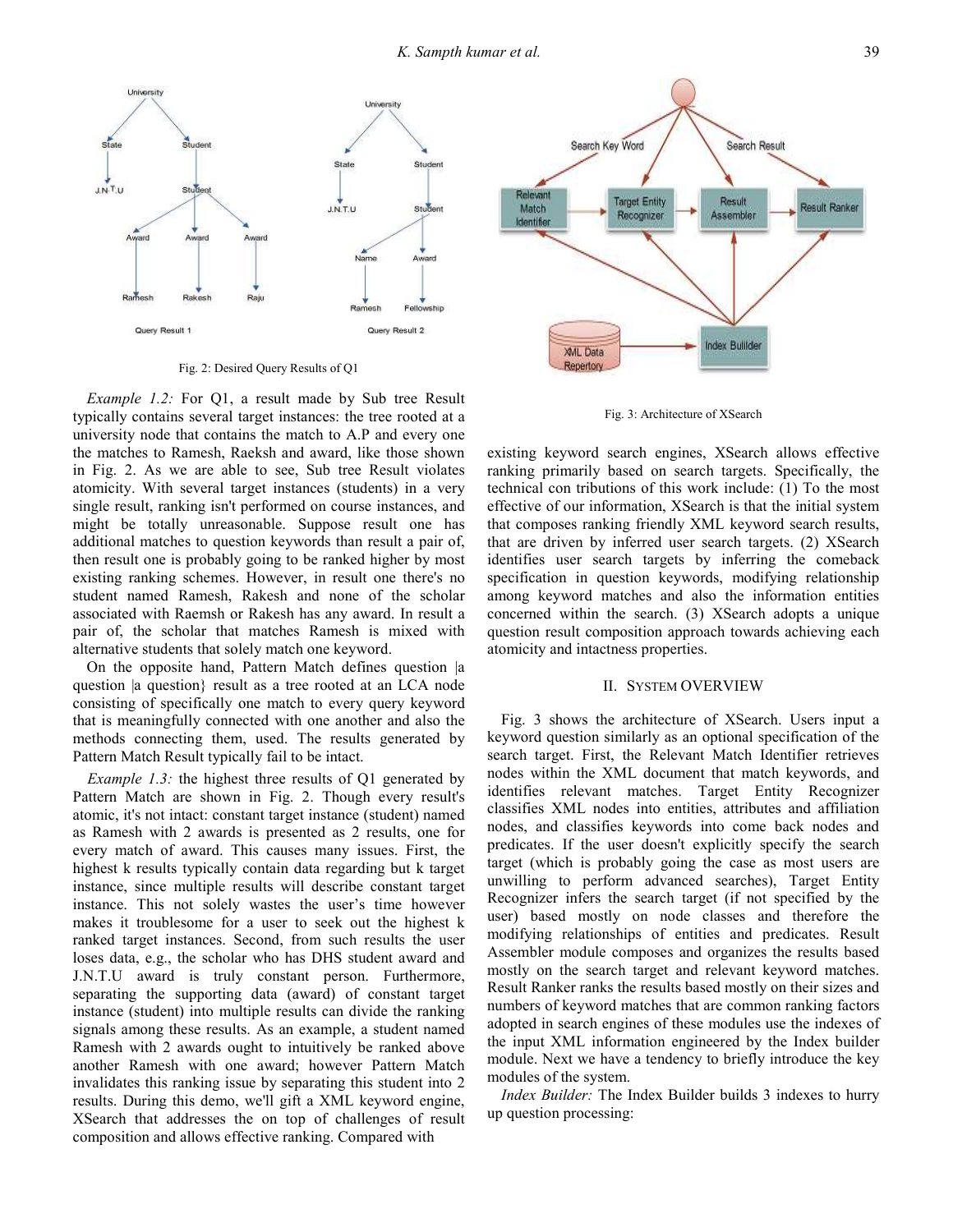- A node inverted index is constructed to seek out the nodes matching every keyword.
- A node class index is constructed to retrieve the class of a node using node ID. we have a tendency to adopt the approach proposed in X obtain to classify XML nodes into 3 categories:
- entity, if a node may be a \*-node within the DTD;
- Attribute, if a node isn't an entity and has just one leaf kid. Its leaf kid is named the attribute value;
- Connection node, if a node is neither an entity nor an attribute.
- A modifier index that maps every attribute worth to an inventory of entity sorts. An entity sort E is within the list of attribute worth A, if A not a modifier of E (to be outlined within the Target Entity Recognizer part).



(a) Sub Tree



(b) Pattern Matches

Fig. 4: Query Results of Q1 Returned by Sub tree Result and Pattern Match

All 3 indexes are engineered offline. The modifier index may be efficiently engineered by a traversal of the XML knowledge.

 Target Entity Recognizer: this is often the key module of XSearch that infers search target for a question. It inters the search target by analyzing the matches to input keywords and also the XML knowledge structure. Two situations are considered:

CASE 1: In several queries, users offer hints regarding the XML nodes they're probing for moreover because the conditions these nodes ought to satisfy. we tend to decision these XML nodes come back nodes and also the conditions search predicates. The entities related to come back nodes are thought-about as target entities. Intuitively, if an entity is laid out in a question while not data regarding its associated attributes, then seemingly the data of its instances is that the user's interest and this entity is taken into account as a comeback node. If a affiliation node or attribute node is laid out in a question, however none of their worth descendants matches any keyword, then most likely the instances of those nodes in conjunction with the values are what the user is sorting out. During this case, the entity related to this attribute (which is taken into account because the nearest ancestor entity of the attribute), or the closest descendant entity of the affiliation node, is taken into account because the target entity for example, for Q1, award would be thought-about as a come back node, and so student because the target entity.

CASE 2: In case the question keywords don't contain come back nodes, we tend to exam all the relevant entities and also the modifying relationship between search predicates and these entities to spot target entities. We tend to follow 2 inferences to exclude some entities from being target entities. First, if an attribute worth A seems within the question is and invariably associated with an entity sort E, then E isn't seemingly to be the target entity, we tend to decision A the non-modifier of E. Otherwise, A may be a modifier of E, or A modifies E. An entity sort may be a candidate target entity if all predicates within the question modify this entity sort.

Example 2.1: think about Q2, "A.P, undergraduate", where each keyword is search predicates. As there are not any come back nodes, we discover all entities concerned during this query: university and student. Allow us to choose 2 candidate semantics of this search that think about totally different relevant entities because the target entity:

- (1) Notice the colleges in 2006 that
	- (i) Find during a.P

(ii) Have an undergraduate student.

- (2) Notice the scholars who
	- (i) Are undergraduate students and
	- (ii) Attend a university during a.P.

If we tend to take better look, semantics (1) is counter intuitive: it specifies 2 conditions for search Target University. However, each university has undergraduate students. The second condition doesn't modify (or restrict/constrain) the university entity in the least, and is unlikely to be employed by an inexpensive user for looking out universities. Therefore, the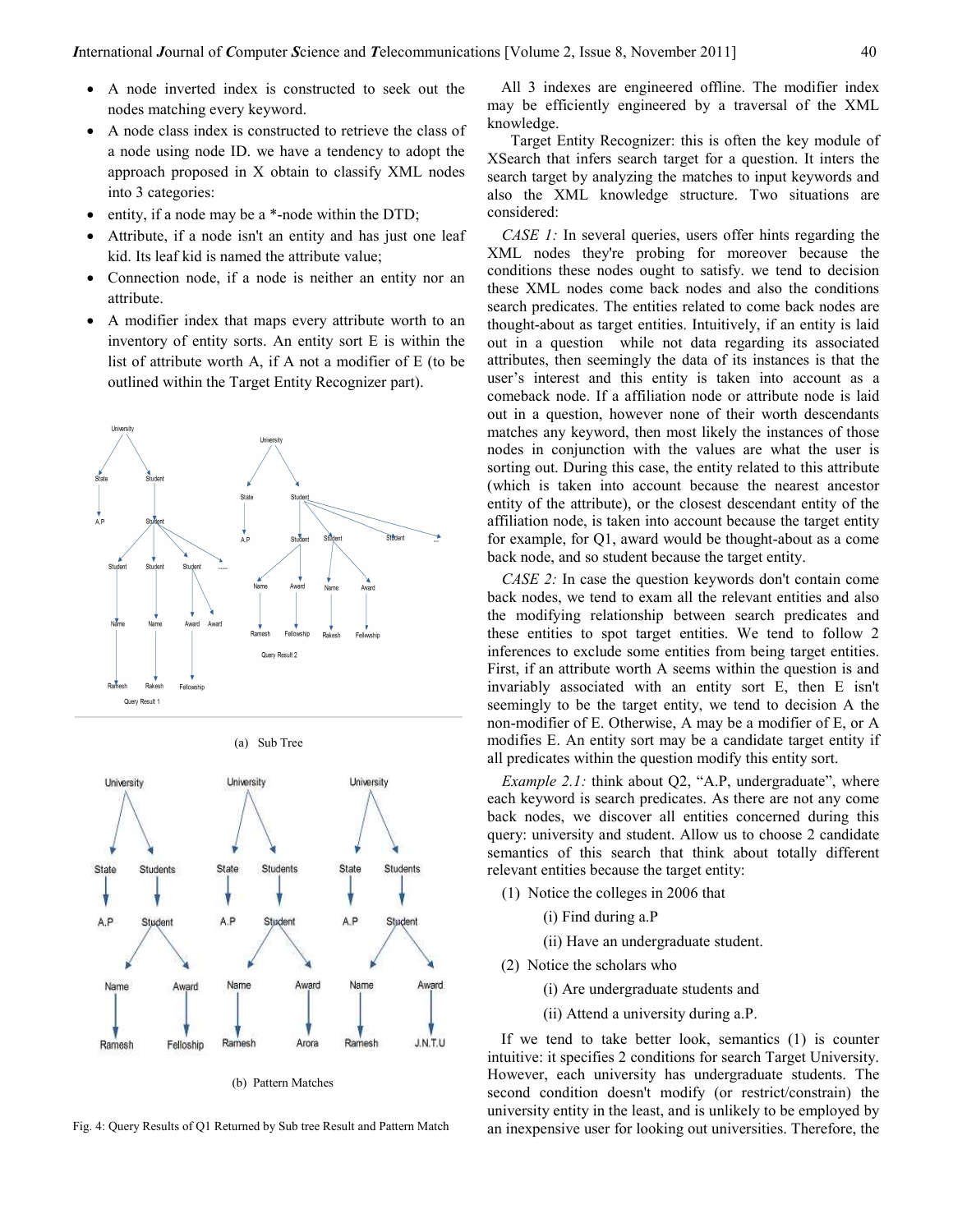target entity of this question ought to be student that is changed by each A.P and undergraduate.

The second inference is to look at the modification power of the modifiers, in case multiple entity sorts are left when the primary inference. The key attribute of an entity ought to have the strongest modification power, whose presence shadows/ disables all alternative modifiers.

Example 2.2: think about Q3" Fellowship" as an example. This question has 2 candidate semantics:

(1) Notice the university named J.N.T.U that has one or a lot of students who have received Fellowship.

(2) Notice the scholar who attend J.N.T.U and who have received Fellowship. Within the knowledge, J.N.T.U, that is that the worth of the key attribute of university uniquely identifies a university. If the user's search target may be a university, s/he doesn't want further keywords like Fellowship. Therefore, the second semantics a lot of seemingly reflects what the user really means that. As we are able to see, the presence of J.N.T.U disables Fellowship as a modifier of university, so university isn't thought-about as a target entity.

#### III. RESULT ASSEMBLER

The Result Assembler module composes atomic and intact search results primarily based on the target entities inferred by the Target Entity Recognizer module. If there's only 1 target entity for the question, then one question results generated for every instance of the target entity to create certain that it's atomic and intact. We tend to additionally embody into every result the matches to every keyword that are closest (compare to alternative matches for constant keyword) to the current target entity instance. When a question has multiple target entities, the user is probably going inquisitive about all target entities and their relationships. We tend to adopt sub tree end in this case, such that every result contains all the connected target entity instances. We have got performed a collection of experiments on real knowledge sets to verify the result quality, potency and scalability of XSearch.

| Your input keyword "team yao"<br>Return   Subtree Result   Pattern Match |                                                                         |
|--------------------------------------------------------------------------|-------------------------------------------------------------------------|
| Target Entity: team(0.2)                                                 |                                                                         |
| open all I dose all                                                      |                                                                         |
| eteam x<br>$\Box$ -<br>splay star-                                       |                                                                         |
| <b>A-</b> <player></player>                                              |                                                                         |
| E-snames<br><b>LindYan's</b>                                             |                                                                         |
|                                                                          |                                                                         |
|                                                                          |                                                                         |
|                                                                          |                                                                         |
|                                                                          |                                                                         |
|                                                                          |                                                                         |
|                                                                          |                                                                         |
|                                                                          |                                                                         |
|                                                                          |                                                                         |
|                                                                          |                                                                         |
|                                                                          | Please provide feedback for this search engine and score each approach. |
| Rating for Target Return                                                 | The Desired Target Entity Type<br>Comments:                             |

Fig. 5: Snap Shot of the XSearch

## IV. CONCLUSION

Through this demo, we have a tendency to aim at showing users a crucial nonetheless unstudied step of processing keyword searches on XML: composing leads to a meaningful manner. As mentioned in Section I, result composition has crucial effects on meaningful result ranking. The event and demonstration of Target- Search shows the importance of this step and offers a sound answer to the challenges of composing XML search results. We have a tendency to conduct experiments on many sample knowledge sets, together with a knowledge regarding baseball groups and players, a geographical knowledge (mondial), and a bookstore knowledge with recursive schema. The input will be an easy keyword question, like "Arora, undergraduate". Users may also specify the search targets using "\*", e.g., "JNTU, undergraduate, student\*".

To method the question, Xsearch adopts existing XML keyword search techniques [8] to spot relevant keyword matches, then automatically identifies the search target (if it's not specified with the question) and composes query results in keeping with the techniques mentioned in Section II. The results are presented as XML fragments, within which components will be expanded/collapsed. If the user isn't glad with the results, s/he will specify the fascinating target entity sort, based mostly on that Xsearch can generate new results.

Through the results generated by Xsearch, the user ought to be ready to simply notice the specified info within the top- k results, as they correspond to precisely the top-k target entity instances, i.e., they're atomic and intact. By being atomic and intact, every target entity instance will be fairly ranked, while not considering an excessive amount of or too very little info. Besides, the results also are straightforward for users to know and can not contain irrelevant info of a target entity instance in a very result, or split the data of a target entity instance in multiple results. Note that a way to rank results of XML keyword search is an orthogonal problem; any ranking theme will be incorporated into Xsearch.

For comparison purpose, the results made by Subtree Result and Pattern Match also will be shown upon clicking the corresponding tabs, and ranked using identical ranking theme. Through comparison, the users can perceive the disadvantage of failing to supply atomic or intact results, as illustrated in Examples 1.1 and 1.2. This helps users notice the importance of result composition in XML keyword search and therefore the advantages a decent methodology of result composition brings to results ranking and user search expertise.

Users will rate the results generated by every approach within the scope of 1-10, and supply feedbacks to the developers of Xsearch. Through the demonstration of Xsearch, we have a tendency to show the importance of fastidiously composing results for XML keyword search, a drag so far largely ignored. The publicity of Xsearch within the database community can attract a lot of analysis on this subject, which can create the XML search engines a lot of intelligent and so more profit the users.